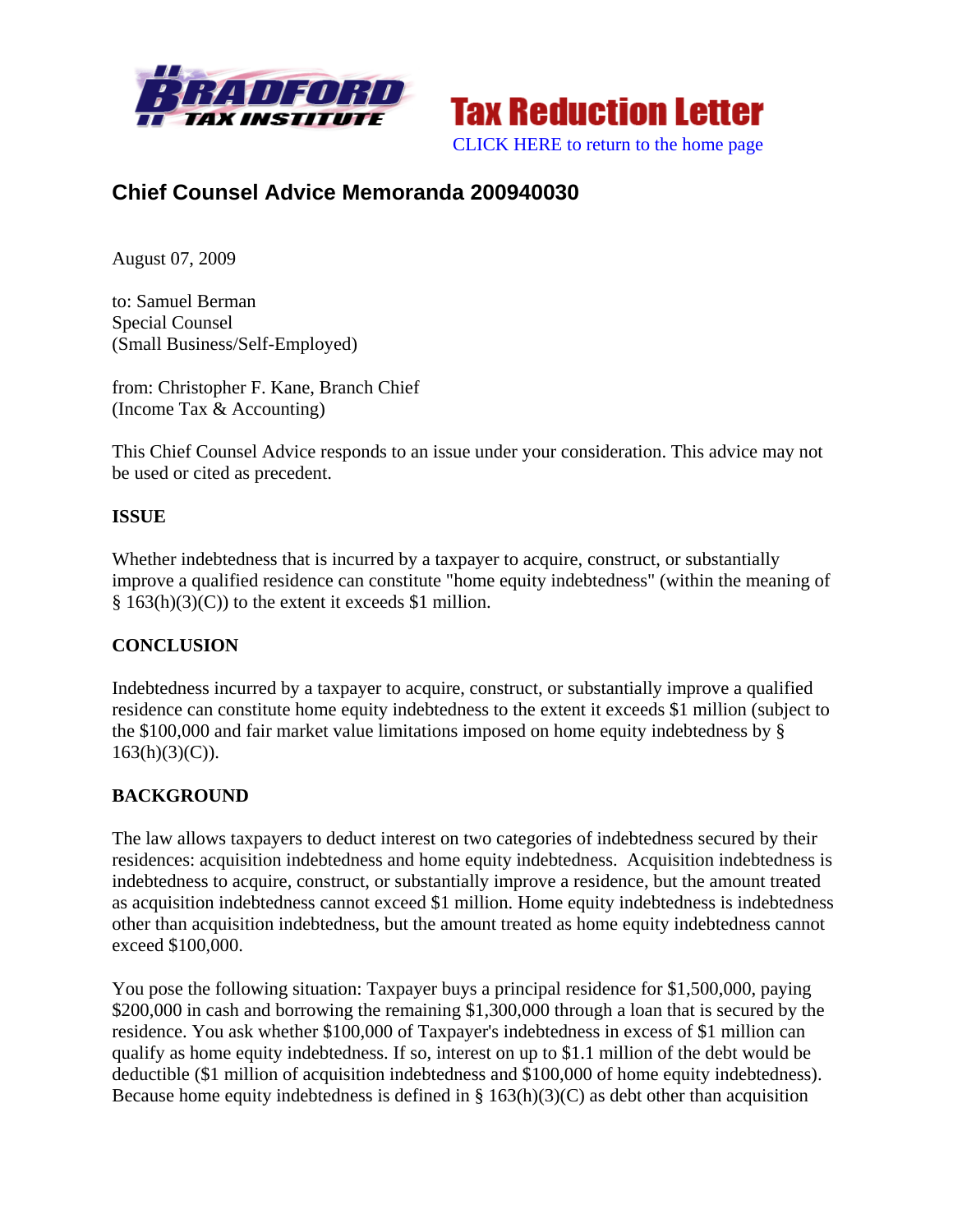indebtedness, the resolution of the issue depends upon the definition of "acquisition indebtedness."

## **LAW AND ANALYSIS**

#### Statutory provisions

Section  $163(h)(1)$  provides that, in the case of a taxpayer other than a corporation, no deduction shall be allowed for personal interest. Section 163(h)(2) defines personal interest as "any interest allowable as a deduction ... other than ...", inter alia, qualified residence interest  $(\S 163(h)(2)(D))$ . Section 163(h)(3)(A) defines "qualified residence interest" to include interest on "acquisition" indebtedness" and "home equity indebtedness."

Section 163 (h)(3)(B) and (C) define acquisition indebtedness and home equity indebtedness as follows:

(B) Acquisition Indebtedness.

- (i) In general. The term "acquisition indebtedness" means any indebtedness which-
	- (I) is incurred in acquiring, constructing or substantially improving any qualified residence of the taxpayer, and
	- (II) is secured by such residence. Such term also includes any indebtedness ... resulting from the refinancing ...
- (ii) \$1,000,000 limitation. The aggregate amount treated as acquisition indebtedness for any period shall not exceed \$1,000,000 (\$500,000 in the case of a married individual filing a separate return).

(C) Home Equity Indebtedness.

- (i) In general. The term "home equity indebtedness" means any indebtedness (other than acquisition indebtedness) secured by a qualified residence to the extent the aggregate amount of such indebtedness does not exceed -
	- (I) the fair market value of such qualified residence, reduced by
	- (II) the amount of acquisition indebtedness with respect to such residence.
- (ii) Limitation. The aggregate amount treated as home equity indebtedness for any period shall not exceed \$100,000 (\$50,000 in the case of a separate return by a married individual).

We see two possible interpretations of the definition of acquisition indebtedness. Under the first interpretation, acquisition indebtedness means all indebtedness, regardless of amount, incurred to acquire, construct, or substantially improve a qualified residence. That is, under this interpretation, the \$1 million limitation in § 163(h)(3)(B)(ii) is not an element of the definition of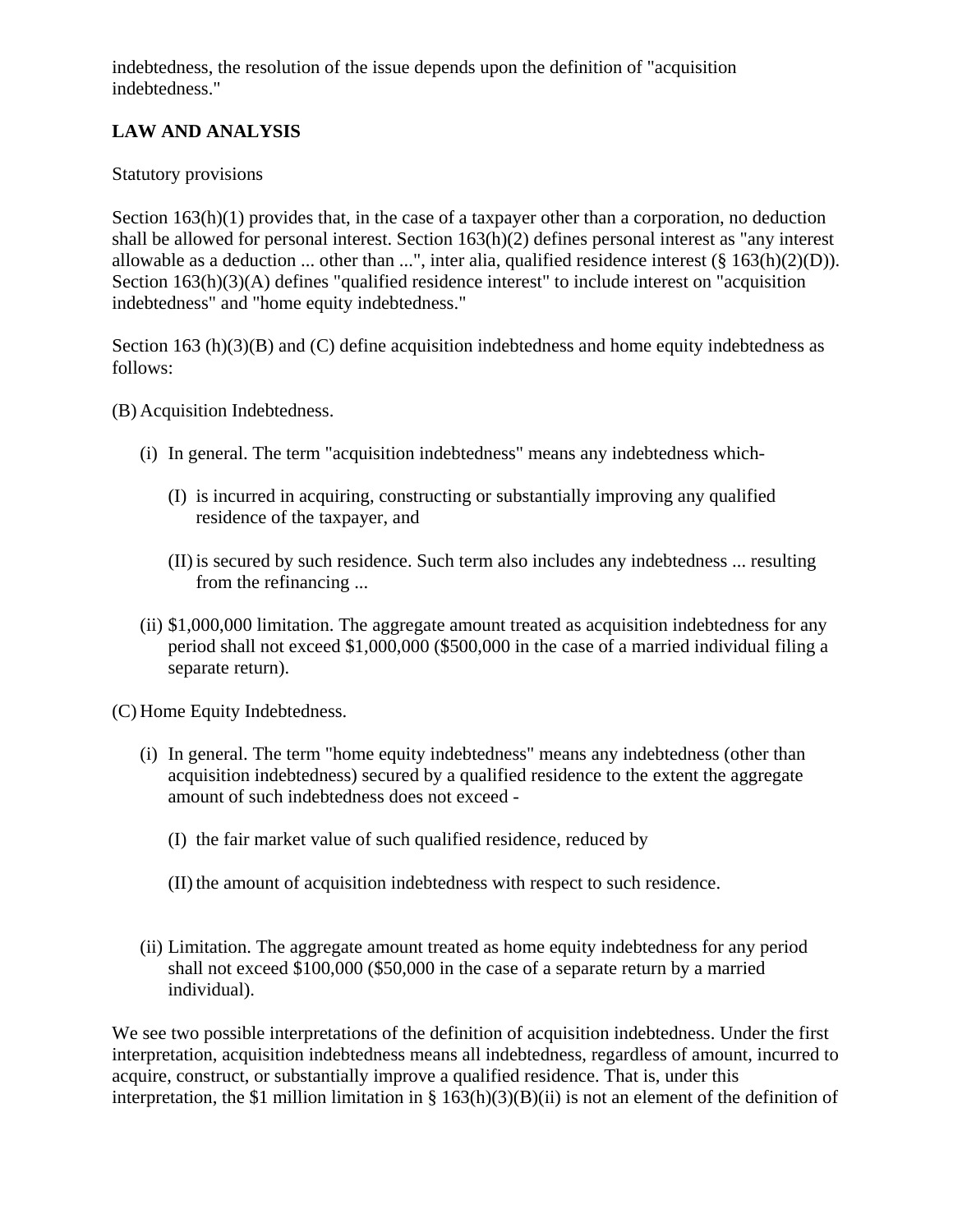acquisition indebtedness, but is a separate limitation on deductibility. If this interpretation is correct, then a taxpayer who borrows in excess of \$1 million to acquire, construct, or substantially improve a qualified residence may not treat the excess above \$1 million as home equity indebtedness, because that amount, even though in excess of \$1 million, remains acquisition indebtedness.

Under the second interpretation, the \$1 million limitation in  $\S$  163(h)(3)(B)(ii) is an element of the definition of acquisition indebtedness, so that indebtedness that otherwise qualifies as acquisition indebtedness fails to qualify to the extent it exceeds \$1 million. If this interpretation is correct, then a taxpayer who borrows in excess of \$1 million to acquire, construct, or substantially improve a qualified residence may treat the excess above \$1 million as home equity indebtedness, because that amount by definition does not constitute acquisition indebtedness.

We think the second interpretation is the better interpretation. We read the definition of "acquisition indebtedness" in § 163(h)(3)(B) as including both the § 163(h)(3)(B)(i) and §  $163(h)(3)(B)(ii)$  elements. As discussed below, we think this interpretation comports with how the term "acquisition indebtedness" is used in other sections of the Code.

Use of the term "acquisition indebtedness" in § 163 (h) (3) (A)

Section  $163(h)(3)(A)$  defines qualified residence interest as interest paid or accrued during the taxable year on acquisition indebtedness or home equity indebtedness with respect to any qualified residence of the taxpayer. Since qualified residence interest is intended to be interest that is deductible, to define acquisition indebtedness or home equity indebtedness without regard to the \$1,000,000 and \$100,000 limitations would arguably render the statute meaningless. The term "acquisition indebtedness," as used in § 163(h)(3)(A) must mean indebtedness incurred to acquire, construct, or substantially improve the qualified residence that does not exceed the \$1,000,000 limitation. Similarly, the term "home equity indebtedness," as used in  $\S$  163(h)(3)(A) must mean indebtedness that does not exceed the \$100,000 limitation.

Use of the term "acquisition indebtedness" in § 108

Section 108 adopts a definition of acquisition indebtedness provided by § 163(h)(3)(B) that is consistent with defining acquisition indebtedness by reference to both  $\S$  163(h)(3)(B)(i) and (ii). Sections 108 (a)(1)(E) and 108(h) provide an exclusion for the discharge of indebtedness on a taxpayer's qualified principal residence. In doing so, § 108(h) adopts and modifies the definition of acquisition indebtedness found in § 163(h)(3)(B) to determine what indebtedness qualifies for the exclusion.

Section  $108(h)(2)$  reads as follows:

Qualified principal residence indebtedness. For purposes of this section, the term "qualified principal residence indebtedness" means acquisition indebtedness (within the meaning of § 163(h)(3)(B), applied by substituting "\$2,000,000 (\$1,000,000" for "\$1,000,000 (\$500,000" in clause (ii) thereof) with respect to the principal residence of the taxpayer.

Importantly, § 108(h)(2) does not adopt the definition of acquisition indebtedness provided by § 163 (h)(3)(B)(i) and then simply apply a \$2 million limitation on the exclusion. Instead,